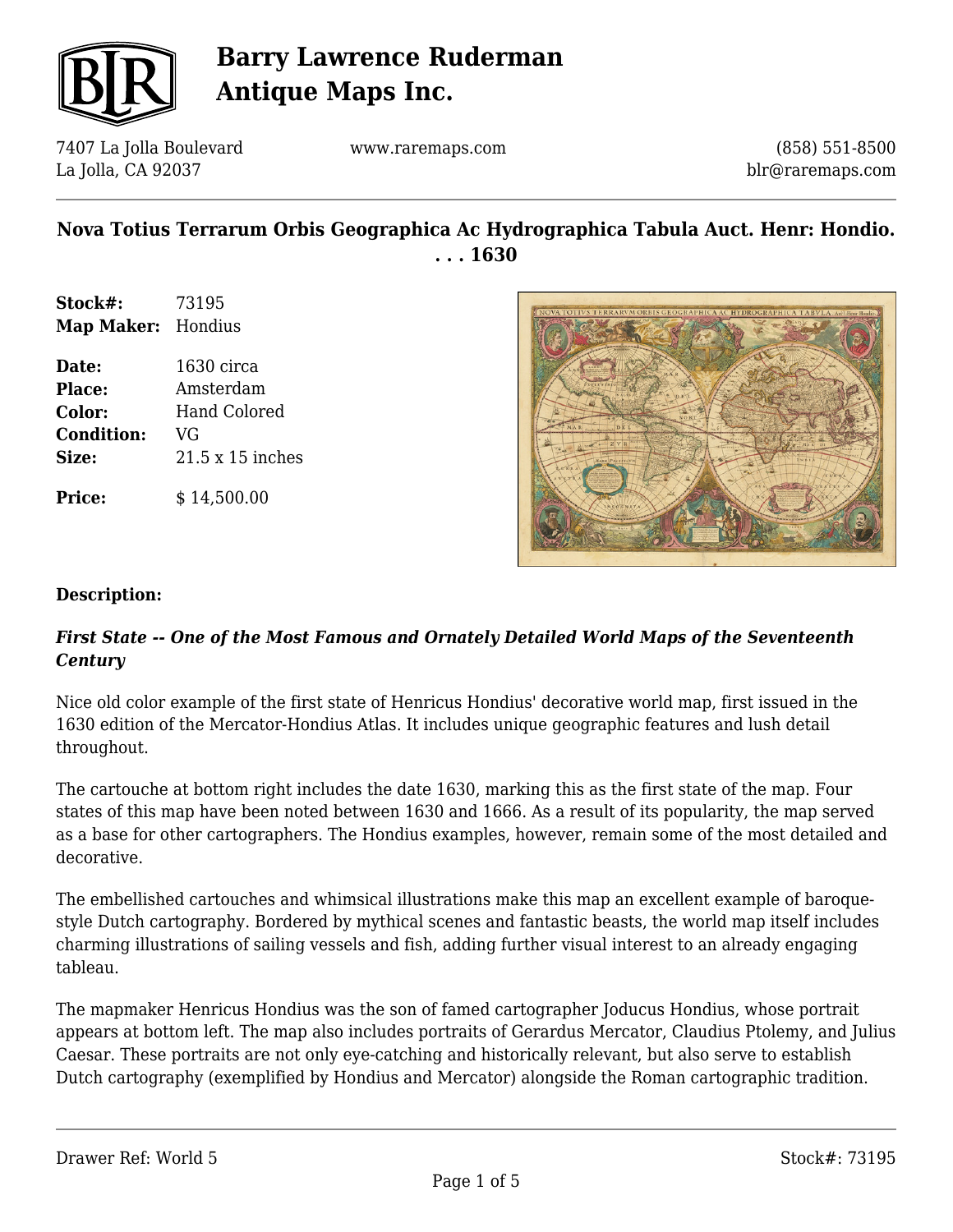

7407 La Jolla Boulevard La Jolla, CA 92037

www.raremaps.com

(858) 551-8500 blr@raremaps.com

## **Nova Totius Terrarum Orbis Geographica Ac Hydrographica Tabula Auct. Henr: Hondio. . . . 1630**

In addition to the numerous beautiful illustrations and map details, several geographic features included on this map are notable, including California as an island, the riverine networks and lakes of North America, and the coastline of Australia.

### **California as an island**

California is shown here as an island, reflecting a widespread belief among Europeans from the sixteenth to eighteenth centuries. The inclusion of California as an island here is noteworthy as it breaks from the earlier tradition of Gerardus Mercator and Abraham Ortelius, who correctly depicted Baja California as a peninsula after explorers' accounts in the mid- to late-sixteenth century disproved early-sixteenth century claims of a sea separating California from the rest of the North American continent. Indeed, from its first portrayal on a printed map by Diego Gutiérrez, in 1562, California was shown as part of North America by mapmakers.

The creation of California as an island was most likely the result of a reading of the travel account of Sebastian Vizcaino, who had been sent north up the shore of California in 1602. A Carmelite friar who accompanied him later described the land as an island, a description first published in Juan Torquemada's *Monarquia Indiana* (1613) with the island details curtailed somewhat. The friar, Fray Antonio de la Ascension, also wrote a *Relacion breve* of his geographic ideas around 1620. The ideas spread about New Spain and, eventually, most likely via Dutch mariners and perhaps thanks to stolen charts, to the rest of Europe.

By the 1620s, many mapmakers chose to depict the peninsula as an island. These included this map's author, Henricus Hondius, who published the first atlas map to focus solely on North America with the island prominently featured in 1636. Hondius borrowed his outline of California from another widelydistributed map, that of Henry Briggs and printed in Samuel Purchas' *Hakluytus Posthumus or Purchas his Pilgrimes* (1625). The contemporaneous popularity of British cartographer John Speed's 1626 world map, which included the island of California, may have also influenced Hondius' decision to deviate from Mercator's earlier depictions.

Other prominent practitioners like Nicolas Sanson also adopted the new island and the practice became commonplace. Father Eusebio Kino initially followed along with this theory but after extensive travels in what is now California, Arizona, and northern Mexico, he concluded that the island was actually a peninsula. Even after Kino published a map based on his travels refuting the claim (Paris, 1705), California as an island remained a fixture until the mid-eighteenth century. This map is an excellent representation of this history.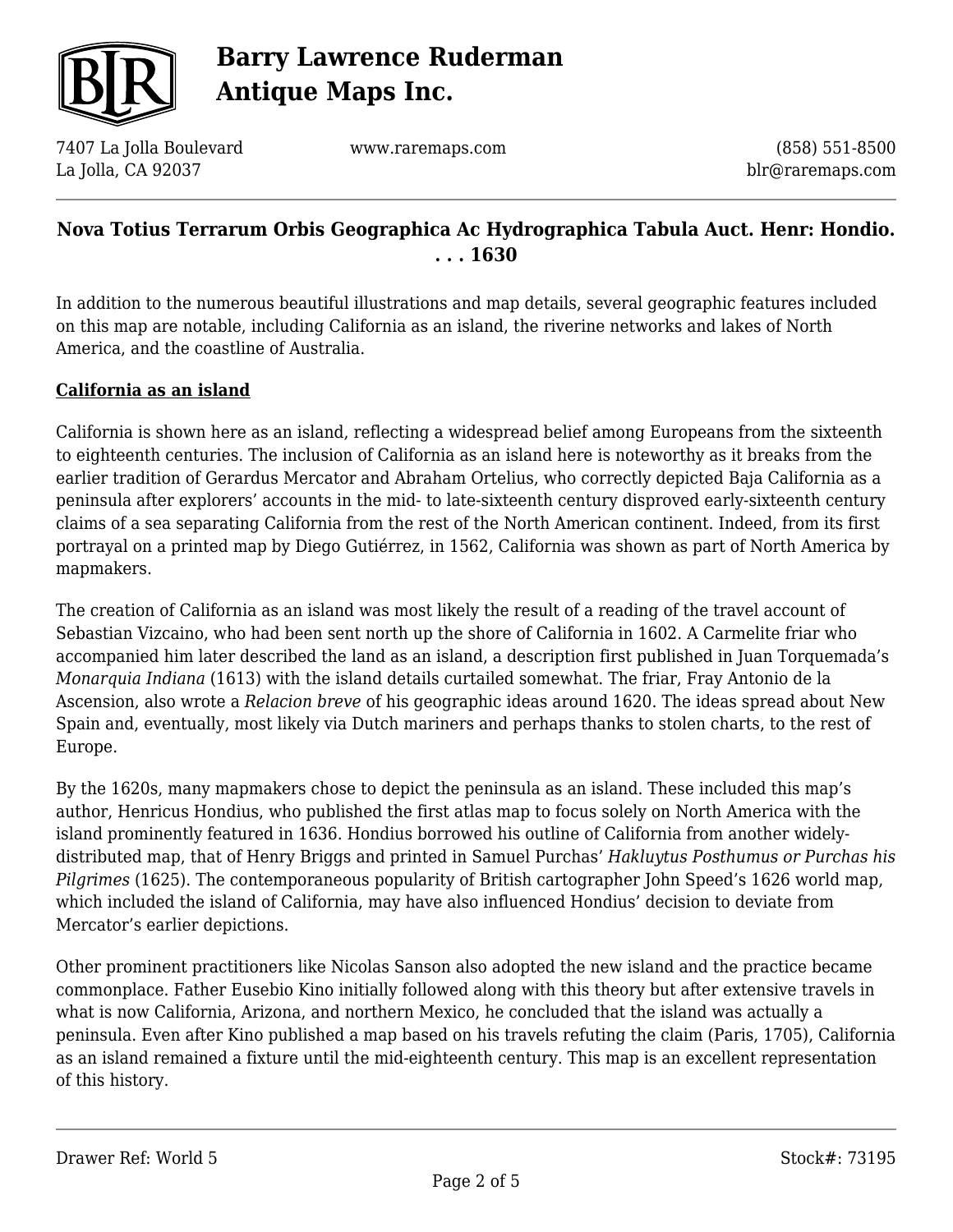

7407 La Jolla Boulevard La Jolla, CA 92037

www.raremaps.com

(858) 551-8500 blr@raremaps.com

## **Nova Totius Terrarum Orbis Geographica Ac Hydrographica Tabula Auct. Henr: Hondio. . . . 1630**

#### **The Americas: new portrayals of geographic features**

In North America, the northeast section of Canada has been redrawn significantly from previous maps and now includes Baffin Island, referred to on this map as "Queen Anne's forland."

An early conception of the Mississippi River and the Great Lakes are present on the North American continent. Virginia and Florida are prominently named, and to the north, the newly-discovered regions reached by Henry Hudson are identified with his name.

A large western landmass identified as Nova Albion (popularized by Sir Francis Drake's accounts) is shown, with Cape Mendocino reaching within a few hundred miles of Japan. In the Sea of Cortez, a curious double set of rivers empties out of the Southwest, with an unnamed Rio Grande draining into the Sea of Cortez rather than the Gulf of Mexico.

In South America, the Le Maire Strait now appears east of the Strait of Magellan. The Le Maire Strait had been discovered only fifteen years before the first state of this map was published, when Jacob Le Maire and Willem Schouten led a circumnavigation to undermine the trade monopoly of the Dutch East India Company (VOC). Their strait marked a new passage into the Pacific that avoided the Strait of Magellan, which was the exclusive purview of the VOC.

#### *Terra Australis Incognita* **and a notable early rendition of Australia's coast**

Sketched out in fainter lines at the bottom of the map, the mythically massive "Unknown Southern Land" appears, as was popular in maps of this time period. The place name Beach is included at the top of *Terra Australis*, a common misplacement of an area later understood to be in Indo-China or the Malay Peninsula. The toponym originated with the writings of Marco Polo.

Setting this map apart from its contemporaries, it also includes an early appearance of Australia's northern coastline. The industrious colonial trading efforts of the VOC in the East Indies pushed company merchants to continue charting the waters south and east of the VOC trading bases on Java, in search of natural resources. Evidence of Dutch exploration south of New Guinea to Australia is clear with the inclusion of multiple coastal place names, including the name "*Keerweer*," drawn on this map as part of New Guinea.

Dutch navigator Willem Jansz (Janszoon), aboard his ship the *Duyfken*, became in 1606 the first (documented) European to make contact with Australia. Jansz failed to see the Torres Strait separating New Guinea and Australia, so he mistook the Australian coast as a continuation of New Guinea. Jansz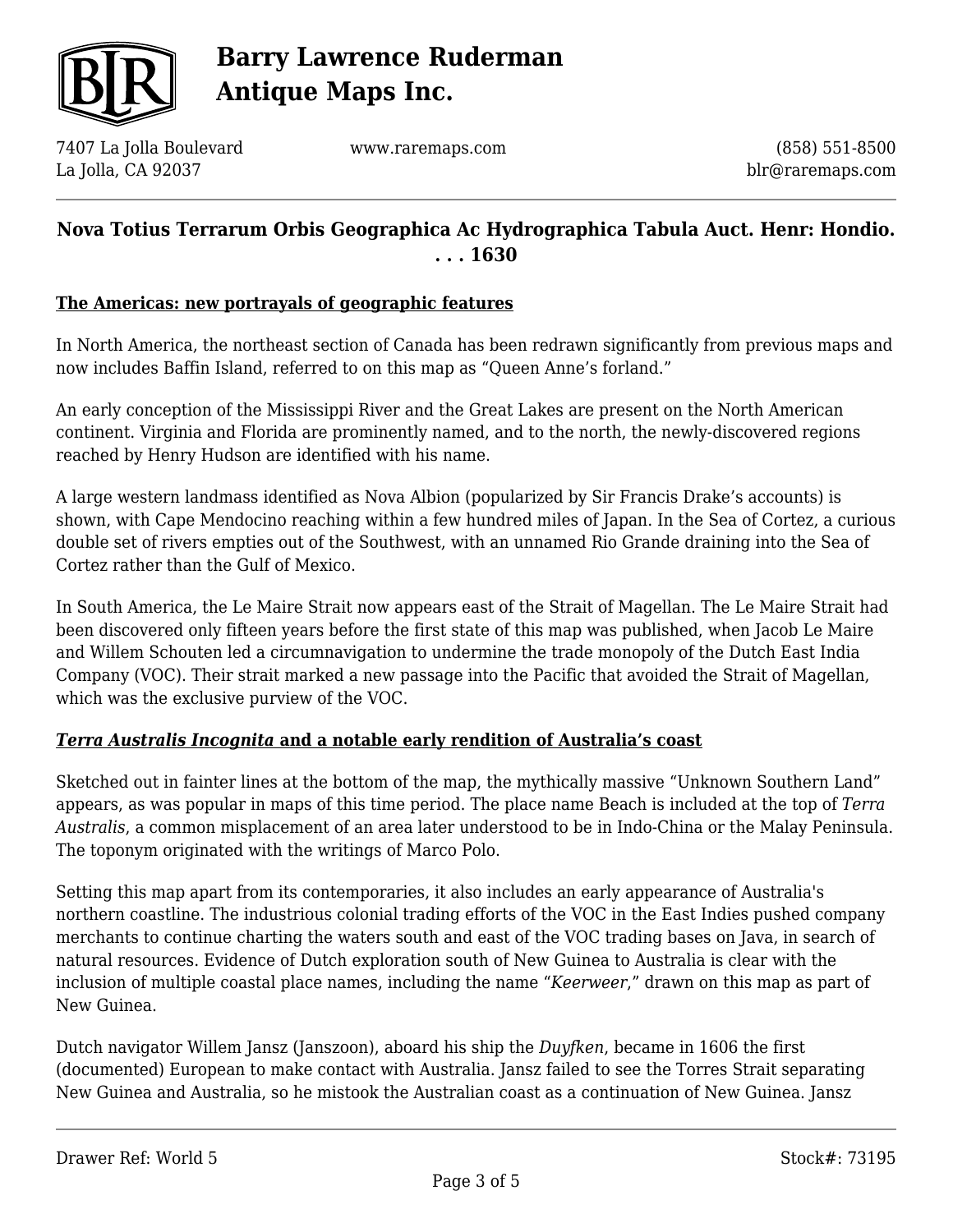

7407 La Jolla Boulevard La Jolla, CA 92037

www.raremaps.com

(858) 551-8500 blr@raremaps.com

## **Nova Totius Terrarum Orbis Geographica Ac Hydrographica Tabula Auct. Henr: Hondio. . . . 1630**

charted part of the western side of what would come to be known as Cape York and the Gulf of Carpentaria, making landfall a few times and skirmishing with the indigenous population. *Keerweer*, Dutch for "turn back," was so named as the site that Willem Jansz decided to turn back to Java with what remained of his crew after a particularly deadly encounter with Aboriginal peoples.

Following Willem Jansz, the first half of the seventeenth century marked a period of continuous Dutch exploration of the Australian coast. This map is based on VOC explorer Jan Carstenz's 1623 charts and accounts of the Gulf of Carpentaria area. Evidence of the Carstenz expedition is dutifully transcribed on this map, as all the place names included on this map (Valsche Caep, Hooghe land, R. Batavia, etc.) were established by him. Riverine features on the Australian coast were of particular interest to the VOC, as possible inland routes would be important in the search for natural resources, which explains the numerous named rivers included on this map.

The inclusion of the Australian coast on this map traces the beginning of Dutch knowledge of the Australian continent, preserving a moment in time when "The Unknown Southern Land" was quickly becoming known.

### **Asia: Increasingly Accurate Depictions**

The Dutch presence in Southeast Asia at this time was significant, which is easily seen on this map through its superb detail of the area. VOC merchants were tasked with charting what they encountered, collecting spices, minerals, or any other sellable goods, and claiming resource-rich land for the Dutch. The VOC, established in 1602 by the Dutch government as a conglomeration of independent merchants, began its trading missions in India and quickly expanded its empire eastward. While some explorers employed by the VOC were encountering Australia, others were headed north of the company base in Java, encountering the Philippines, Japan, and beyond.

Of note on this map is the excellent early rendition of the Philippines, as well as the identification of Korea as an isthmus, not an island as was earlier believed. The sea referred to as *"Mare Lant Chidol"* is correctly placed below Java, although the inaccurate transcription of the Malay-Javanese term "*Laut Kidul*" (South Sea) would persist in European cartographic tradition for quite some time.

#### **The Mercator-Hondius atlases and states of the map**

The Mercator-Hondius atlas was first published by the mapmaker's father, Joducus Hondius. Joducus Hondius secured Mercator's map engravings from Mercator's relatives and republished them, along with his own work. The atlas was incredibly commercially successful, and its world map remained unchanged